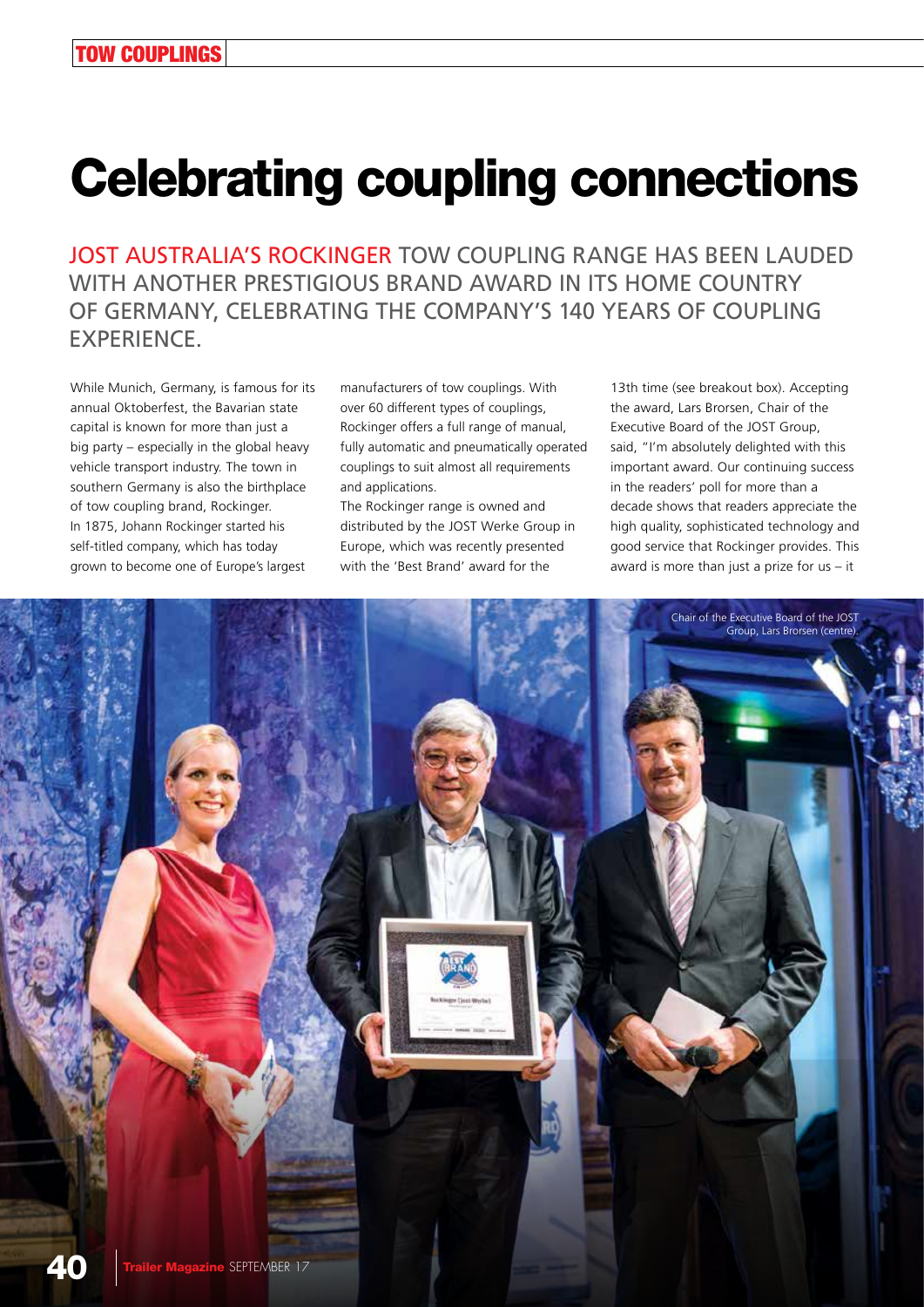

is an incentive to continue to satisfy our customers with outstanding products in future, too."

On the other side of the world, JOST Australia supplies the Rockinger range to the local commercial road transport and agricultural industries. The fully automatic RO500 coupling is a popular choice in 50mm couplings but there are a number of 40mm couplings also gaining momentum, JOST says. Australian Design

Rule (ADR) approved, the 50mm coupling has a D value rating of up to 285kN and also has a high static vertical load of up to 2.5 tonnes. In addition, the design of the RO500 allows for angles over 90˚, creating a tight turning circle with truck and dog combinations.

"When the latest version of the Rockinger RO500 coupling was released some time ago, German engineers designed the single-hand operating coupling for future

technologies that the Australian market hadn't even realised yet," says General Manager, Sales & Marketing, Corey Povey. "Now the coupling is already prepared for technologies such as locking sensors, turn-angle sensors and pneumatic operation, which are easily retrofittable giving operators the choice to upgrade without buying a new coupling." Another consistent strong performer, particularly as grain season nears, is the



**Fast Fact**

The Best Brand award winner is chosen based on a poll of 11,430 readers of European transport publications *Trans Aktuell, Lastauto Omnibus* and *Fernfahrer*. Rockinger RO500.

www.trailermag.com.au